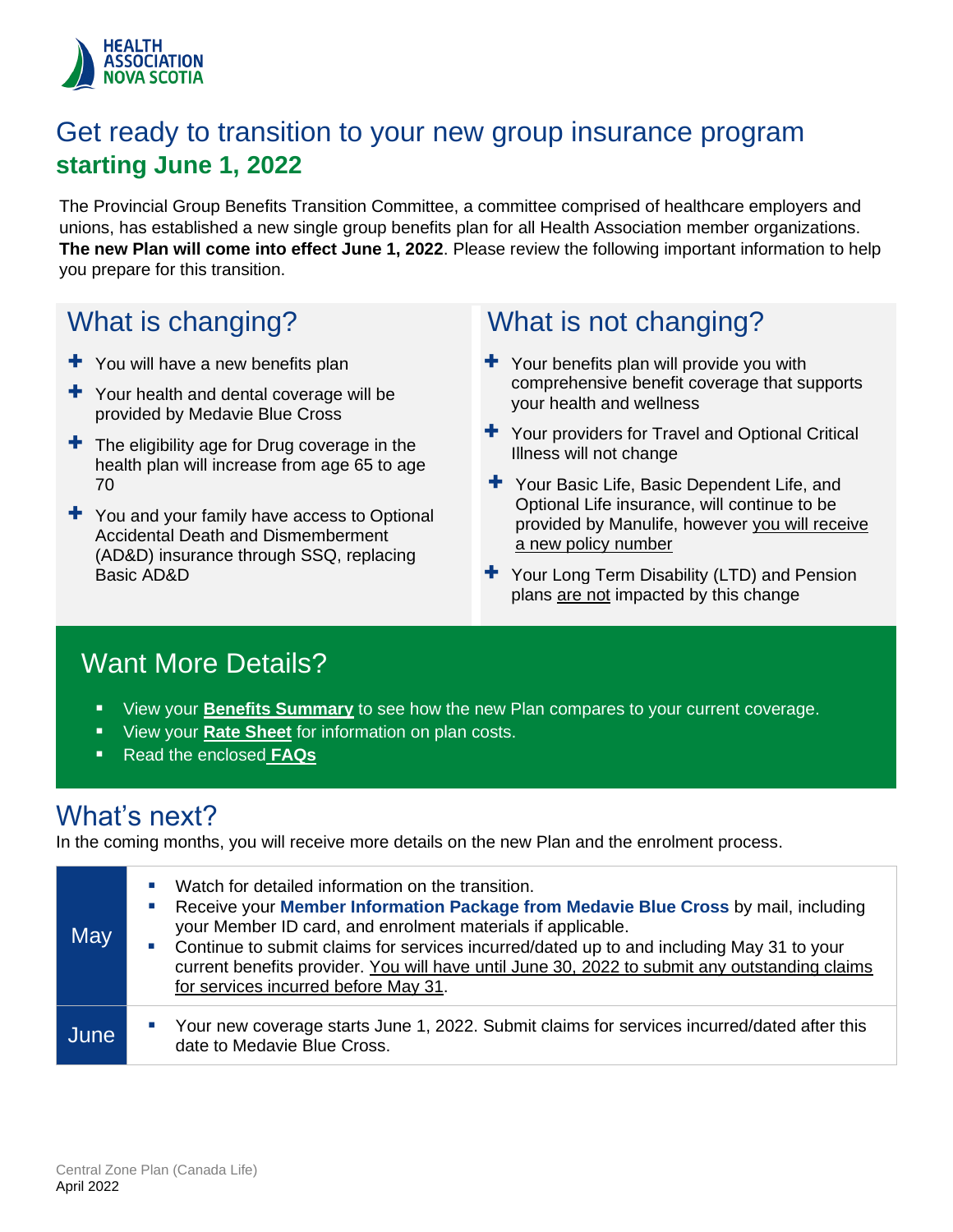# <span id="page-1-0"></span>Frequently Asked Questions (FAQs)

### **Why am I moving to a new benefits plan?**

The Provincial Group Benefits Transition Committee, a committee comprised of healthcare employers and unions, completed a comprehensive review of existing Health Association Nova Scotia member plans to establish a new single group benefits plan for NSH/IWK employees and other Health Association member organizations. The committee has worked to ensure the new benefits Plan provides comprehensive coverage, is readily accessible for plan members across the province, and supports plan member health and well-being.

### **What will happen to my coverage between April 1, 2022 (our normal renewal) and June 1, 2022?**

You will continue to participate in your current benefits plan until June 1, 2022. On June 1, 2022, you will transition to the new group benefits plan.

**Important note:** your claims history will carry over to the new Plan effective June 1, 2022. This means any claims made prior to May 31, 2022 will count towards the applicable maximums under the new Plan.

#### **How will my coverage change June 1, 2022**?

Bringing all Health Association Nova Scotia member organizations under one benefits plan may result in some changes in your current coverage and providers. Depending on your current coverage, the impact will vary. Please see your **B[enefits Summa](#page-2-0)ry** for details on how the new Plan compares to your current coverage.

#### **How do I submit claims during the transition?**

**For Expenses Incurred and Dated up to May 31, 2022:** Claims for services incurred/dated up to and including May 31 should be submitted to your current benefits provider. You will have until June 30, 2022 to submit any outstanding claims for services incurred before May 31.

**For Expenses Incurred and Dated starting June 1, 2022:** Claims for services incurred/dated starting June 1, 2022 must be submitted to Medavie Blue Cross. Please see your member information package for details on submitting claims to Medavie Blue Cross and show your new Medavie Blue Cross card to your providers.

#### **Will my costs for coverage change on June 1, 2022?**

We complete an annual review of our benefits program to ensure that premium rates are adequate to pay expected claims and expenses in the coming year. For the 2022 plan year, we based the annual renewal exercise on the new benefits Plan, meaning there will be a change to your rates effective June 1, 2022. Depending on your current plan, the impact on your individual rates may vary. Please see your **[Rate Sheet](#page-8-0)** for detailed information on your costs.

#### **When will I get more information about the change and the transition?**

You will receive more information on the new Plan in the coming months, including information on Medavie Blue Cross and enrolling if applicable.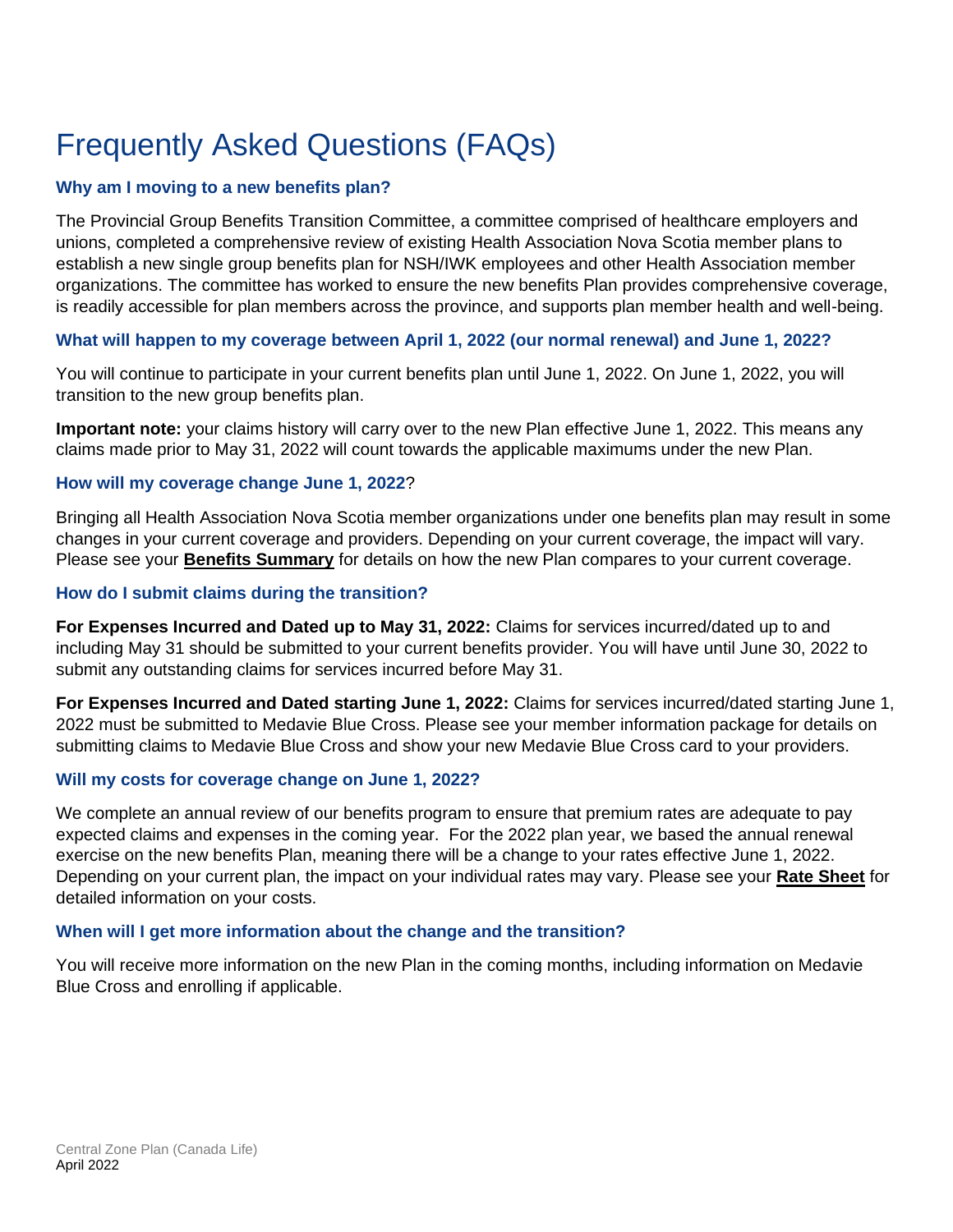<span id="page-2-0"></span>

# Your New Group Benefits Summary

Effective June 1, 2022

This benefits summary outlines your new coverage as an **active** employee, as well as provides a comparison to what you have today. The shading in blue indicates a change. This is a complete summary of Health Association Nova Scotia benefits. **You may be enrolled in all or some of the benefits offered by your employer.**

There were several key objectives in designing the new plan, including a mandate to be **cost-neutral** – meaning the new plan design could not exceed the fixed budget, while tailoring to provide better value in key areas. Other objectives include:



**Retain similar coverage** to what you enjoy today



**Align to market best practices** for comprehensive, sustainable and equitable coverage



**Enhance value** by identifying areas of low-value and improving coordination with other payers (e.g. public programs and drug manufacturers)



**Promote health** by reinvesting savings in wellness, including chronic illness management and mental health support



**Reduce risk** for plan members and plan by providing important and valuable protection



**Improve member experience and access** to benefits/services, including easier claims submission

# **Eligibility**

You, your spouse, and your dependent child(ren) will continue to be eligible for coverage under the new plan provided they meet the definitions in the member booklets.

Coverage for you and your dependents terminates at the earlier of your retirement (note you may be eligible for postretirement benefits) or termination of employment, or the following milestones:

|                                          | <b>Current Plan</b>                                                                                                                                     | <b>NEW PLAN</b><br>(June 1, 2022)                                                      |  |
|------------------------------------------|---------------------------------------------------------------------------------------------------------------------------------------------------------|----------------------------------------------------------------------------------------|--|
| <b>Health Plan</b>                       |                                                                                                                                                         |                                                                                        |  |
| Drug coverage                            | For you: you reach age 65<br>For your spouse: your spouse reaches age 65                                                                                | For you: you reach age 70<br>For your spouse: your spouse reaches age 70               |  |
| Travel                                   | No age limit                                                                                                                                            |                                                                                        |  |
| All other coverage                       | No age limit                                                                                                                                            |                                                                                        |  |
| <b>Other Plans</b>                       |                                                                                                                                                         |                                                                                        |  |
| Dental                                   | No age limit                                                                                                                                            |                                                                                        |  |
| Basic Life & Dependent Life<br>Insurance | For all: you reach age 70                                                                                                                               | For you: No age limit<br>For your spouse and dependent child(ren): you<br>reach age 70 |  |
| <b>Optional Critical Illness</b>         | For you: you reach age 70                                                                                                                               |                                                                                        |  |
|                                          | For your spouse: you or your spouse reaches age 70, whichever is earliest<br>Your dependent children: they reach age 21 or age 26 if they are a student |                                                                                        |  |
| Optional Life Insurance                  | For you: you reach age 70                                                                                                                               |                                                                                        |  |
|                                          | For your spouse: your spouse reaches age 70                                                                                                             |                                                                                        |  |
| Optional AD&D Insurance                  | For you and your dependent child(ren): you reach age 70                                                                                                 |                                                                                        |  |
|                                          | For your spouse: you or your spouse reaches age 70, whichever is earliest                                                                               |                                                                                        |  |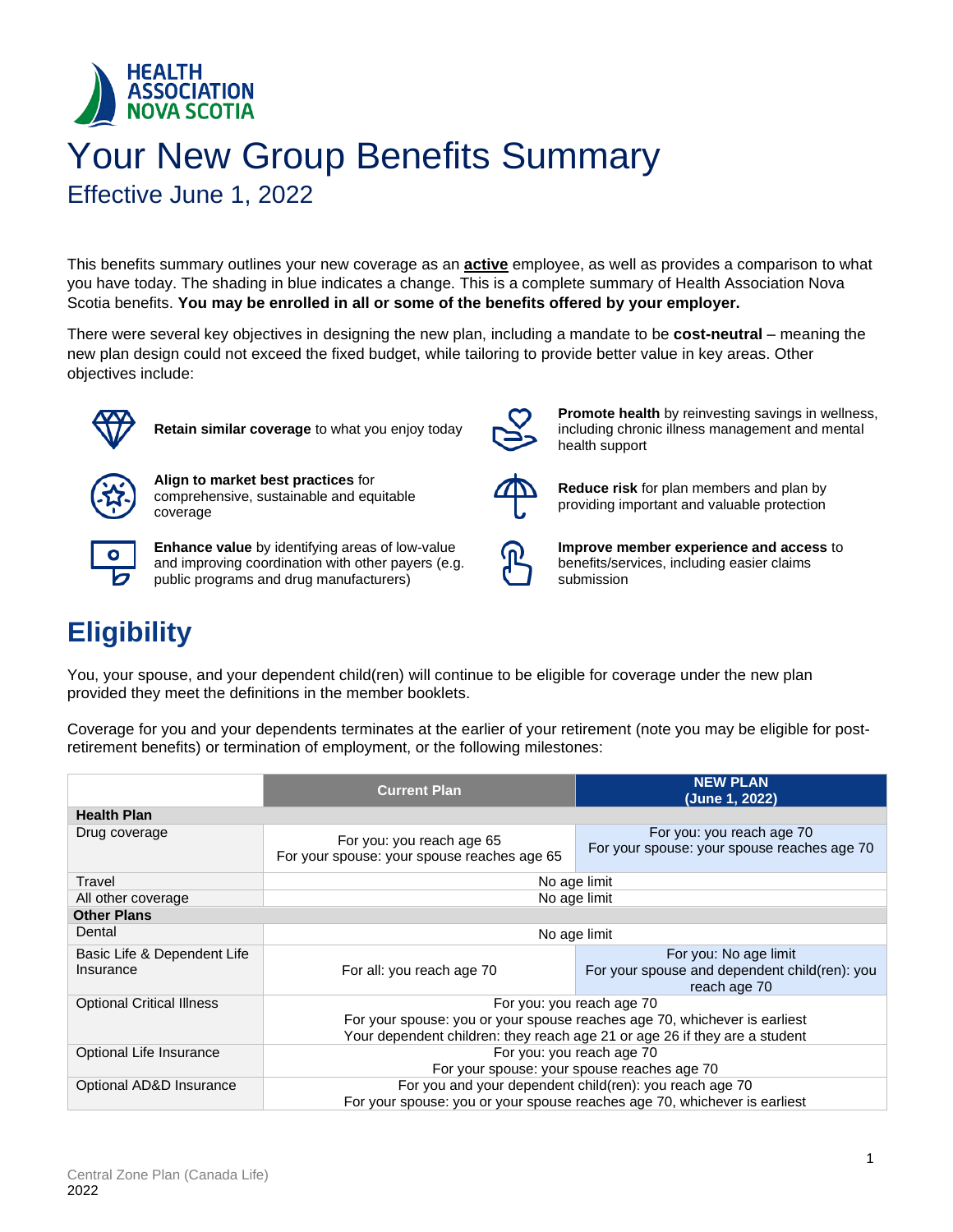# **Health**

|                                                    | <b>Current Plan</b>                                                                                               | <b>NEW PLAN</b><br>(June 1, 2022)                                                                                                                                             |  |
|----------------------------------------------------|-------------------------------------------------------------------------------------------------------------------|-------------------------------------------------------------------------------------------------------------------------------------------------------------------------------|--|
| <b>Provider</b>                                    | Canada Life                                                                                                       | <b>Medavie Blue Cross</b>                                                                                                                                                     |  |
| <b>Participation</b>                               | Mandatory single coverage, unless proof of coverage elsewhere                                                     |                                                                                                                                                                               |  |
| <b>Reimbursement</b>                               |                                                                                                                   |                                                                                                                                                                               |  |
| Drugs (pay-direct)                                 |                                                                                                                   | 100%                                                                                                                                                                          |  |
| Eligible drugs                                     |                                                                                                                   | Managed Formulary, based on provider-approved list of                                                                                                                         |  |
|                                                    |                                                                                                                   | eligible drug expenses                                                                                                                                                        |  |
|                                                    |                                                                                                                   | (Prior authorization required for some drugs)                                                                                                                                 |  |
|                                                    |                                                                                                                   | *NEW* Certain categories are subject to Step Therapy (see details below) requiring<br>new patients to try cost effective first-line therapies first                           |  |
|                                                    | Supplements Government Health Care Coverage                                                                       |                                                                                                                                                                               |  |
|                                                    | *NEW* Payment for a specialty high cost drug may be reduced by financial                                          | $\bullet$                                                                                                                                                                     |  |
|                                                    | assistance available under a Patient Support Program                                                              | চ                                                                                                                                                                             |  |
| Co-payment                                         |                                                                                                                   | You pay the dispensing fee                                                                                                                                                    |  |
| Out-of-pocket<br>maximum                           |                                                                                                                   | \$492 / family / calendar year                                                                                                                                                |  |
| Generic                                            |                                                                                                                   | Limited to the cost of the least expensive interchangeable (usually generic) drug,                                                                                            |  |
| substitution                                       |                                                                                                                   | unless medical basis for brand-name drug                                                                                                                                      |  |
| Pharmacy<br>partnership                            |                                                                                                                   | Arrangement with Loblaws and Sobeys/Lawtons<br>*NEW* Prescription Drug Discounts will be automatic when using your Medavie pay-                                               |  |
|                                                    |                                                                                                                   | direct card at all participating pharmacies                                                                                                                                   |  |
| Diabetic supplies                                  |                                                                                                                   | Covered under Drug Card - including insulin pump supplies                                                                                                                     |  |
| <b>Glucose Monitoring</b>                          |                                                                                                                   | *NEW* For insulin dependent:                                                                                                                                                  |  |
| <b>Systems</b>                                     | Not Covered                                                                                                       | continuous glucose monitoring<br>(CGM) receivers, transmitters or<br>sensors                                                                                                  |  |
| Anti-obesity                                       | Not Covered                                                                                                       | *NEW* \$5,000 / calendar year,<br><b>PS</b><br>subject to prior authorization and<br>annual re-qualification                                                                  |  |
| Fertility                                          | Not Covered                                                                                                       | \$15,000 lifetime maximum                                                                                                                                                     |  |
| Sexual dysfunction                                 | \$250 / calendar year                                                                                             | Po Po<br>\$1,200 / calendar year                                                                                                                                              |  |
| Smoking cessation                                  | Not Covered                                                                                                       | \$500 / 24 months                                                                                                                                                             |  |
| Vaccines                                           | Not Covered                                                                                                       | 50%, \$500 lifetime maximum                                                                                                                                                   |  |
| Allergy serums                                     | \$50 deductible / person / calendar year                                                                          | 100%                                                                                                                                                                          |  |
| Over the Counter<br>Antihistamines<br>(prescribed) | (out of pocket maximum \$150 / family)<br>No coverage<br>100% to a maximum of \$1,000 / person<br>/ calendar year |                                                                                                                                                                               |  |
| <b>Vision Care</b>                                 |                                                                                                                   | 100%                                                                                                                                                                          |  |
| Eye exams                                          | \$95 / 24 consecutive months years<br>(Once / 12 months for dependent<br>children under age 18)                   | Covered to the provider's Reasonable &<br><b>Customary Limit</b><br>Once / 2 calendar years<br><u>科</u><br>(Once / calendar year for<br>employees/dependents under<br>age 21) |  |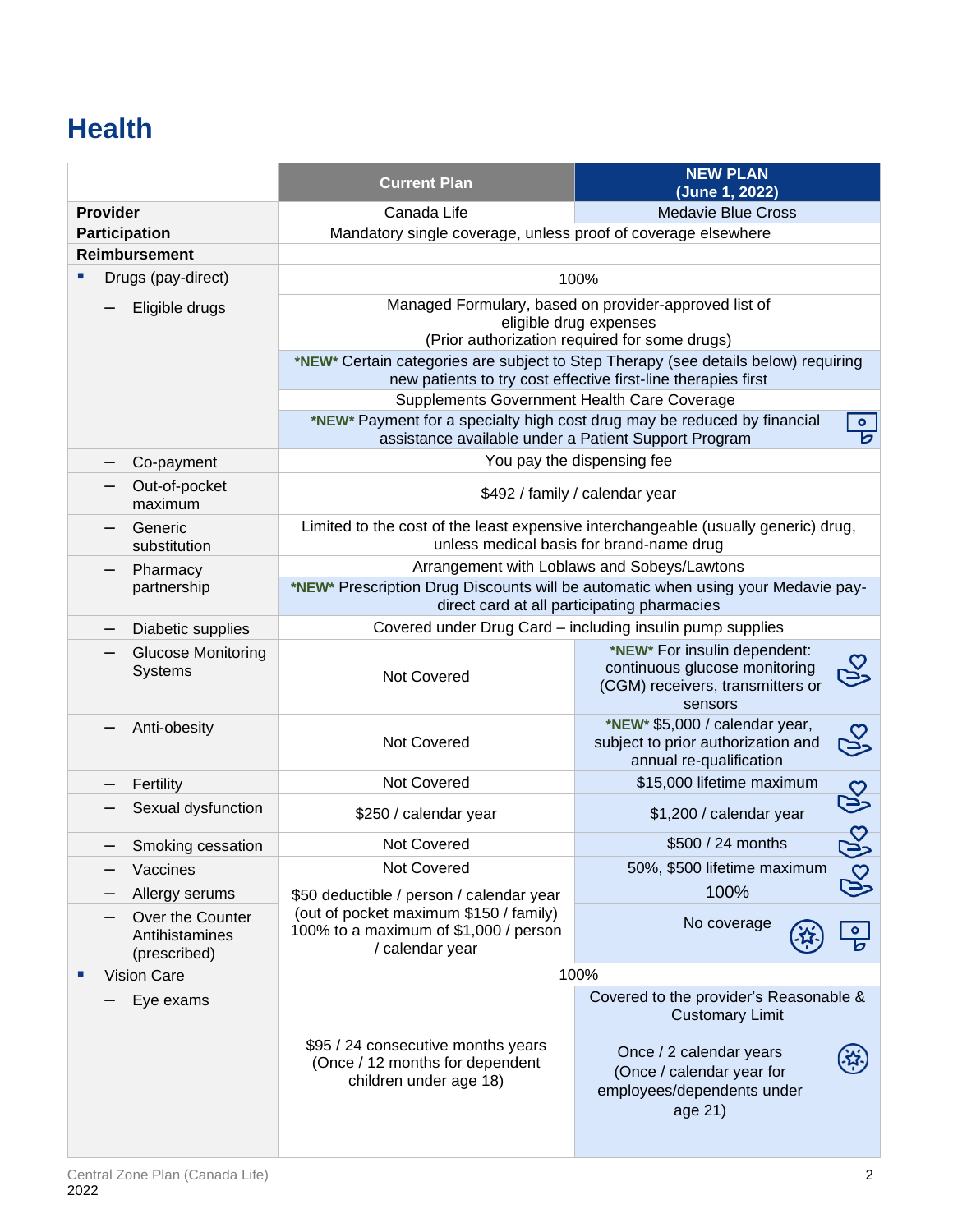|    |                                           | <b>Current Plan</b>                                                                                                                                                                    | <b>NEW PLAN</b><br>(June 1, 2022)                                                                            |  |  |
|----|-------------------------------------------|----------------------------------------------------------------------------------------------------------------------------------------------------------------------------------------|--------------------------------------------------------------------------------------------------------------|--|--|
|    |                                           |                                                                                                                                                                                        |                                                                                                              |  |  |
|    | Frames                                    |                                                                                                                                                                                        | \$225 / 2 calendar years for                                                                                 |  |  |
|    | Lenses                                    | \$150 / 24 consecutive months<br>(once / 12 months for dependent                                                                                                                       | frames and lenses<br>(every calendar year for                                                                |  |  |
|    | Laser-eye surgery                         | children under age 18)<br>Includes Laser-eye surgery                                                                                                                                   | employees/dependents under<br>age 21)<br>Includes Laser-eye surgery                                          |  |  |
| п  | Ambulance                                 |                                                                                                                                                                                        | 100%                                                                                                         |  |  |
|    |                                           | No maximum                                                                                                                                                                             | بيني)<br>منابع<br>\$1,000 / calendar year                                                                    |  |  |
| ш  | Hospital                                  |                                                                                                                                                                                        | 100%                                                                                                         |  |  |
|    | Accommodations                            | Semi-private room                                                                                                                                                                      | SS<br>Private/semi-private room                                                                              |  |  |
| ×. | Paramedical                               |                                                                                                                                                                                        | 100%                                                                                                         |  |  |
|    | practitioners                             |                                                                                                                                                                                        | *NEW* all practitioners subject to reasonable and customary limits                                           |  |  |
|    | Mental health<br>practitioners            | Combined maximum of \$1,500 /<br>calendar year with all other practitioners                                                                                                            | Combined maximum of \$1,800 /<br>calendar year                                                               |  |  |
|    |                                           | Includes: Psychologist                                                                                                                                                                 |                                                                                                              |  |  |
|    |                                           |                                                                                                                                                                                        | *NEW* Counselling therapist and social worker and psychotherapist                                            |  |  |
|    | All other<br>practitioners                | Combined maximum of \$1,500 /<br>calendar year with all other practitioners                                                                                                            | Combined maximum of \$1,500 /<br>calendar year                                                               |  |  |
|    |                                           | Includes: Acupuncturist, chiropractor, chiropodist or podiatrist, homeopath, massage<br>therapist, naturopath, occupational therapist, osteopath, physiotherapist, speech<br>therapist |                                                                                                              |  |  |
|    |                                           |                                                                                                                                                                                        | *NEW* Dietician                                                                                              |  |  |
| п  | <b>Extended Health</b><br><b>Benefits</b> | 100%                                                                                                                                                                                   |                                                                                                              |  |  |
|    | Nursing and<br>personal care<br>services  | \$10,000 / calendar year                                                                                                                                                               |                                                                                                              |  |  |
|    | Accidental dental                         |                                                                                                                                                                                        | Covered                                                                                                      |  |  |
|    | Other diabetic<br>equipment               | Covered, including insulin pumps                                                                                                                                                       |                                                                                                              |  |  |
|    | Hearing aids                              | \$1,000 total both ears / 3 calendar years<br>excludes batteries                                                                                                                       | \$1,000 / ear / 3 calendar years<br>includes batteries and repairs                                           |  |  |
|    | Orthopedic shoes<br>and supplies          | \$150 / 24 consecutive months<br>(every year for dependents under<br>age 18)                                                                                                           | $\mathcal{B}_1$<br>\$200 / calendar year<br>(\$300 for employees/dependents<br>under age 21)                 |  |  |
|    | Orthotics                                 | \$150 / 24 consecutive months<br>(every year for dependents under<br>age 18)                                                                                                           | <u>र्फ़</u><br>\$300 / 3 calendar years<br>(\$400 / calendar year for employees/<br>dependents under age 21) |  |  |

Note: most expenses are reimbursed based on the insurer's assessment of reasonable and customary fees.

### **What is Step Therapy?**

For many conditions, such as high blood pressure, diabetes, gout, high cholesterol and depression, there are a number of equally safe and effective treatment options to choose from.

Under Step Therapy, the plan will reimburse the cost of a therapeutic substitution by your pharmacist, making it easier for you to get proven, safe and effective treatments in a way that can save money for you and the drug plan.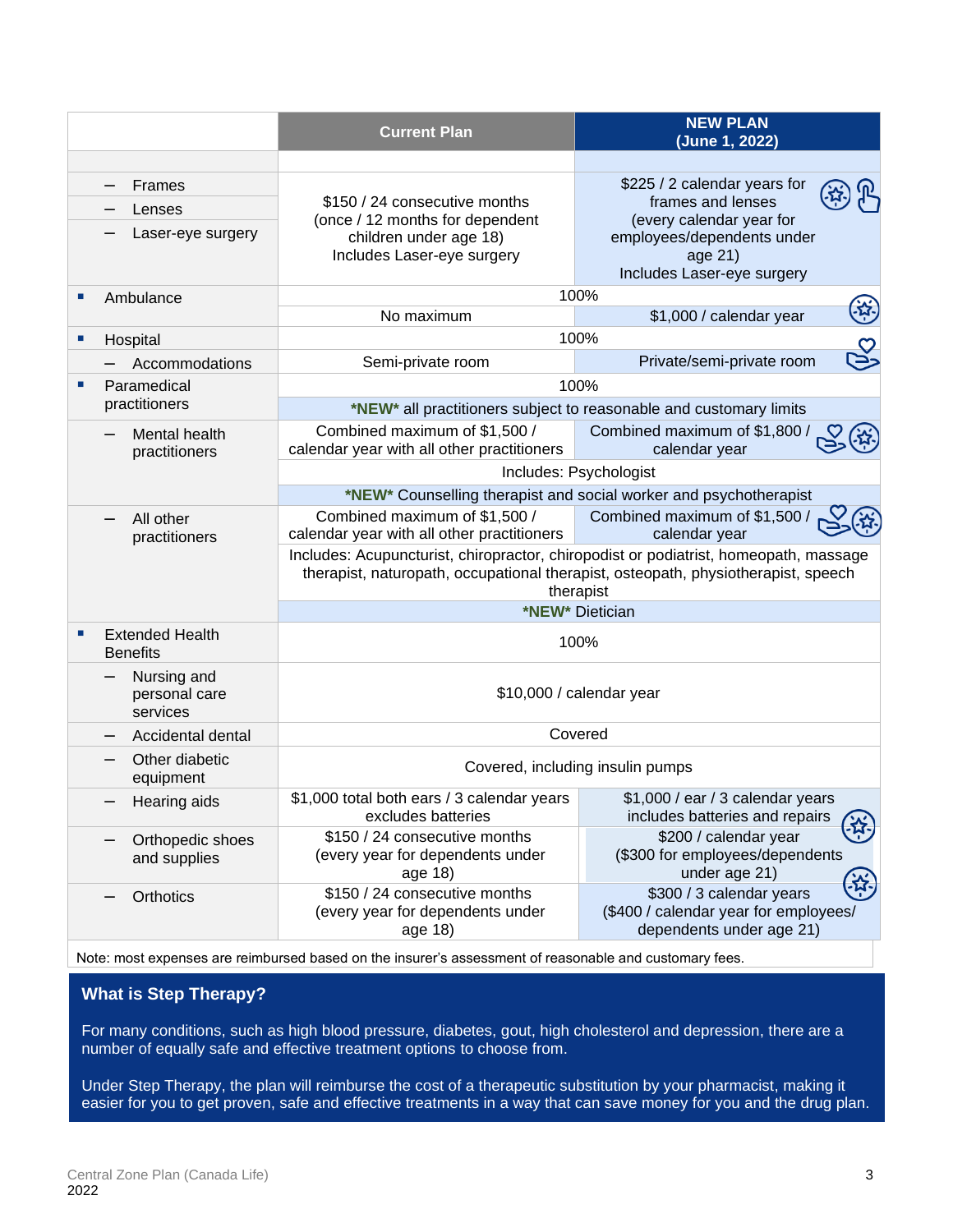# **Travel**

|                                                     | <b>Current Plan</b>                                                                                                                                                                                                                  | <b>NEW PLAN</b><br>(June 1, 2022) |  |
|-----------------------------------------------------|--------------------------------------------------------------------------------------------------------------------------------------------------------------------------------------------------------------------------------------|-----------------------------------|--|
| <b>Provider</b>                                     |                                                                                                                                                                                                                                      | <b>SSQ</b>                        |  |
| <b>Participation</b>                                | Participation will align with Health. If you select single or family coverage for Health,<br>coverage will be the same for Travel. If you opt out of Health (with proof of coverage<br>elsewhere) you will not have Travel coverage. |                                   |  |
| <b>Reimbursement</b>                                |                                                                                                                                                                                                                                      | 100%                              |  |
| Emergency out-of-<br>province/country               | \$2,000,000 / incident / person                                                                                                                                                                                                      | \$5,000,000 / incident / person   |  |
| health care                                         | Up to 60 days per trip                                                                                                                                                                                                               |                                   |  |
| Travel assistance                                   | 24/7 services                                                                                                                                                                                                                        |                                   |  |
| Referrals                                           | \$500,000 lifetime maximum / person<br>(medical services must be unavailable in Canada and approved by provincial health<br>plan)                                                                                                    |                                   |  |
| <b>Pre-existing condition</b><br><b>limitations</b> | No exclusions for pre-existing conditions;<br>however, claim must be an emergency                                                                                                                                                    |                                   |  |

### **Dental**

|                                                                                  | <b>Current Plan</b>                                              | <b>NEW PLAN</b><br>(June 1, 2022)                                       |  |
|----------------------------------------------------------------------------------|------------------------------------------------------------------|-------------------------------------------------------------------------|--|
| <b>Provider</b>                                                                  | Canada Life                                                      | <b>Medavie Blue Cross</b>                                               |  |
| <b>Participation</b>                                                             | Mandatory single coverage,<br>unless proof of coverage elsewhere |                                                                         |  |
| <b>Reimbursement</b>                                                             |                                                                  |                                                                         |  |
| <b>Basic services</b><br>(e.g., oral exams, cleaning,<br>fillings<br>and x-rays) | 100%                                                             |                                                                         |  |
| Recall exams                                                                     | $1/12$ month                                                     | 1 / calendar year                                                       |  |
|                                                                                  | 2 / 12 months for dependents under<br>age 18                     | 2 / calendar year for<br>employees/dependents under age<br>21           |  |
| Scaling maximum                                                                  | 2 units / calendar year                                          |                                                                         |  |
| Endodontic/Periodontic<br>services (e.g. root canals)                            | 80%                                                              |                                                                         |  |
| Scaling maximum                                                                  | 8 units / 12 months<br>(combined with Basic)                     | 10 units / calendar year<br>$\mathcal{O}$<br>(combined with Basic)<br>⊵ |  |
| Major services<br>(e.g., dentures, crowns and<br>bridges)                        | 80%                                                              |                                                                         |  |
| Maximum for Basic,<br>×<br>Endodontic/ Periodontic and<br>Major services         | \$1,500 per calendar year                                        |                                                                         |  |
| Orthodontics (braces)                                                            | 50%                                                              |                                                                         |  |
|                                                                                  | \$1,500 lifetime maximum<br>Children under age 18 only           | \$2,000 lifetime maximum<br>Adults and children                         |  |
| Dental fee guide                                                                 | <b>Current General Practitioner Fee Guide</b>                    |                                                                         |  |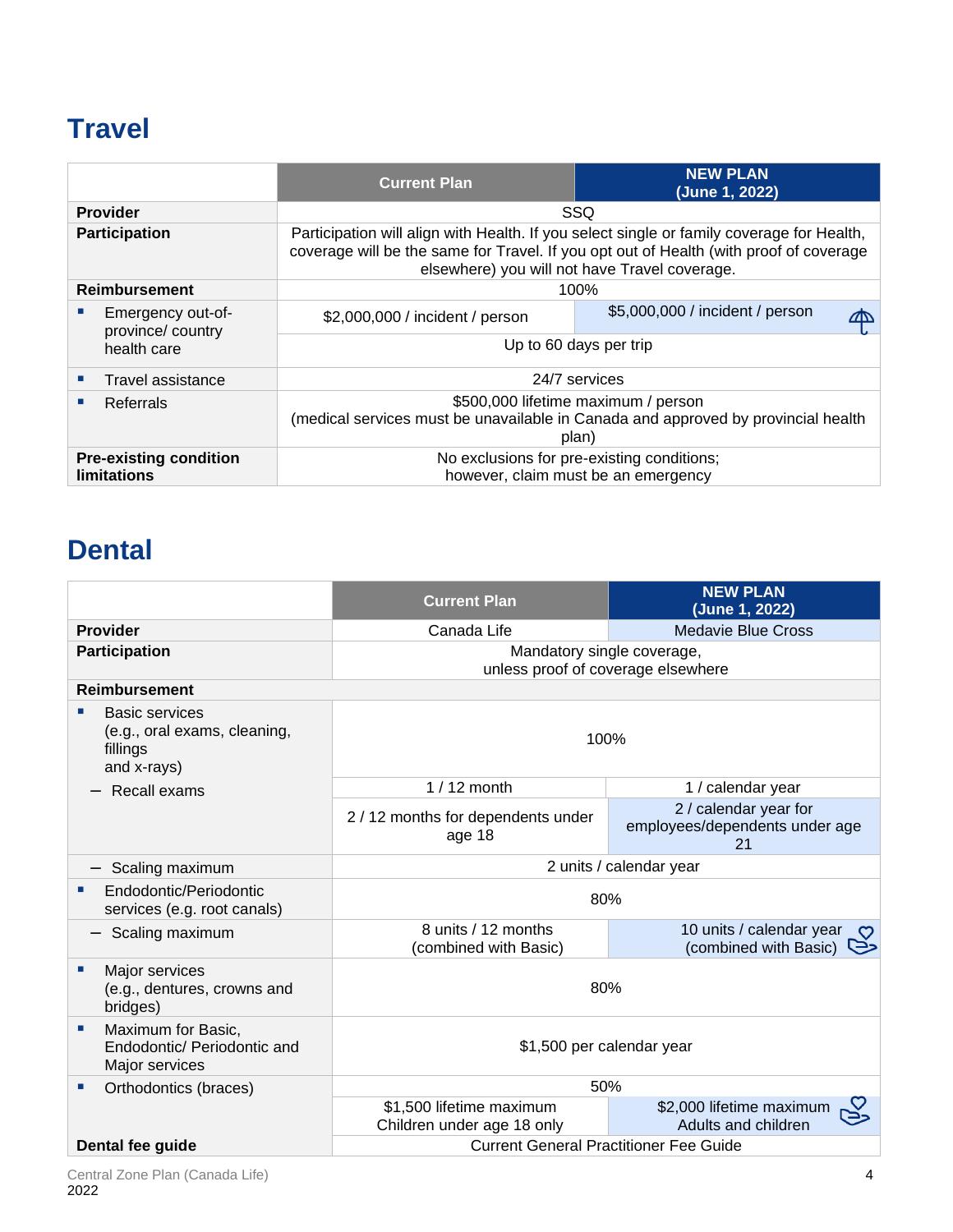### **Life Insurance**

|                                 | <b>Current Plan</b>                                                                                                                           | <b>NEW PLAN</b><br>(June 1, 2022) |  |
|---------------------------------|-----------------------------------------------------------------------------------------------------------------------------------------------|-----------------------------------|--|
| <b>Provider</b>                 | Manulife                                                                                                                                      | Manulife<br>*NEW* Policy Number   |  |
| <b>Participation</b>            |                                                                                                                                               | Mandatory coverage                |  |
| <b>Insured persons</b>          |                                                                                                                                               | You and your family               |  |
| Coverage                        |                                                                                                                                               |                                   |  |
| You                             | 2 X annual earnings<br>Union: \$100,000 maximum<br>2 X annual earnings<br>\$1,500,000 maximum<br>Non-Union & Executives: \$500,000<br>maximum |                                   |  |
| Spouse                          | \$5,000                                                                                                                                       |                                   |  |
| Dependent children              | \$2,500                                                                                                                                       |                                   |  |
| <b>Evidence of insurability</b> | Not required                                                                                                                                  |                                   |  |

# **Optional Life Insurance**

|                                 | <b>Current Plan</b>                                                                                              | <b>NEW PLAN</b><br>(June 1, 2022)                                      |  |
|---------------------------------|------------------------------------------------------------------------------------------------------------------|------------------------------------------------------------------------|--|
| <b>Provider</b>                 | Manulife                                                                                                         | Manulife<br>*NEW* Policy Number                                        |  |
| <b>Participation</b>            |                                                                                                                  | Optional                                                               |  |
| <b>Insured persons</b>          | You and your spouse                                                                                              | You and your family                                                    |  |
| Coverage                        |                                                                                                                  |                                                                        |  |
| You and spouse                  | Union & Non-Union: \$300,000<br>maximum (in units of \$10,000)<br>Executives: \$500,000 (in units of<br>\$10,000 | \$500,000 maximum<br>(in units of \$10,000) $(x)$<br>$\mathbb{P}$      |  |
| Dependent children              | No Coverage                                                                                                      | \$2,500, \$5,000, or \$10,000                                          |  |
| <b>Evidence of insurability</b> | Required                                                                                                         | Not required for first \$50,000 within 60<br>days of becoming eligible |  |

# **Basic AD&D Insurance**

|                                 | <b>Current Plan</b>                                                                                           | <b>NEW PLAN</b><br>(June 1, 2022)                |  |
|---------------------------------|---------------------------------------------------------------------------------------------------------------|--------------------------------------------------|--|
| <b>Provider</b>                 | SSQ.                                                                                                          |                                                  |  |
| <b>Participation</b>            | Mandatory                                                                                                     |                                                  |  |
| <b>Insured persons</b>          | You                                                                                                           |                                                  |  |
| Coverage                        |                                                                                                               |                                                  |  |
| You                             | 2x annual earning to a maximum of<br>Union: \$100,000 maximum<br>Non-Union & Executives: \$500,000<br>maximum | Not covered, Optional AD&D<br>is offered in lieu |  |
| <b>Evidence of insurability</b> | Not required                                                                                                  |                                                  |  |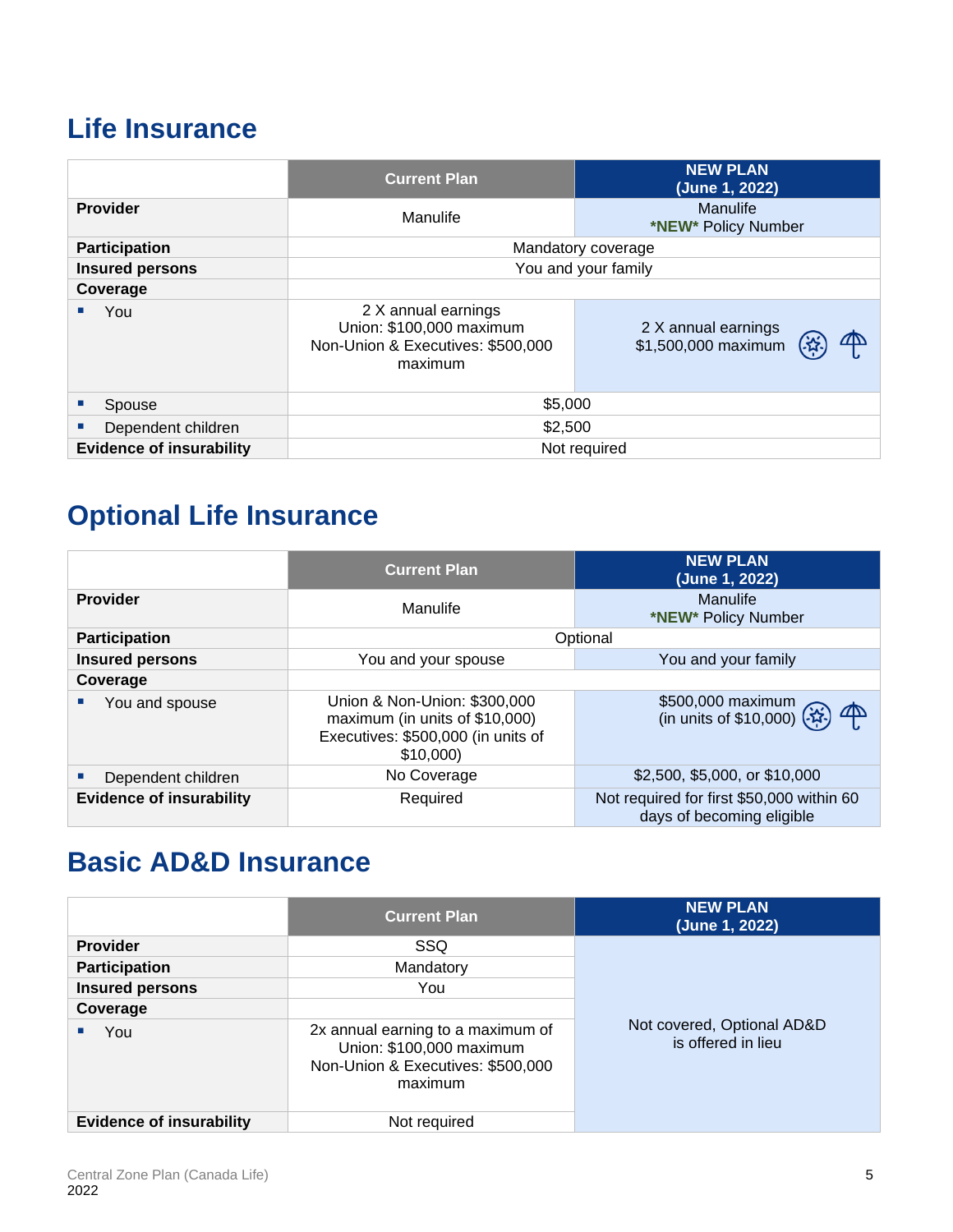### **Optional AD&D Insurance**

|                                                            | <b>Current Plan</b>                            | <b>NEW PLAN</b><br>(June 1, 2022)                |  |
|------------------------------------------------------------|------------------------------------------------|--------------------------------------------------|--|
| <b>Provider</b>                                            | SSQ                                            | SSQ                                              |  |
| <b>Participation</b>                                       | Optional                                       | Optional                                         |  |
| <b>Insured persons</b>                                     | You and your family                            | You and your family                              |  |
| Coverage                                                   |                                                |                                                  |  |
| You                                                        | \$300,000 maximum (in units of<br>\$10,000     | \$500,000 maximum (in units of \$10,000)         |  |
| 50% of employee amount, or 60% if no<br>Spouse<br>children |                                                | 50% of employee amount, or 60% if no<br>children |  |
| Dependent children                                         | 10% of employee amount, or 20% if no<br>spouse | 10% of employee amount, or 20% if no<br>spouse   |  |
| <b>Evidence of insurability</b>                            | Not required                                   | Not required                                     |  |

### **Optional Critical Illness Insurance**

|                                               | <b>Current Plan</b>                                                        | <b>NEW PLAN</b><br>(June 1, 2022) |
|-----------------------------------------------|----------------------------------------------------------------------------|-----------------------------------|
| <b>Provider</b>                               | Manulife                                                                   |                                   |
| <b>Participation</b>                          | Optional                                                                   |                                   |
| <b>Insured persons</b>                        | You and your family                                                        |                                   |
| Coverage                                      |                                                                            |                                   |
| You and spouse<br>$\mathcal{L}_{\mathcal{A}}$ | \$150,000 maximum (in units of \$5,000, starting at \$10,000)              |                                   |
| Dependent children<br>п                       | \$10,000                                                                   |                                   |
| <b>Evidence of insurability</b>               | Not required for first \$25,000, pre-existing condition limitation applies |                                   |

### **Post-Retirement Benefits**

**For Retirements on or after June 1, 2022**

Eligibility for post-retirement benefits and cost-sharing is not changing. See the HANS site for more information on retiree benefits.

# **Questions?**

If you have questions about your benefits, please talk to your Benefits Administrator. You can also call Health Association Nova Scotia at 1-866-886-7246.

For more information on benefits, please visit [www.healthassociation.ns.ca](http://www.healthassociation.ns.ca/) and select the **Benefits Plan Member Information** button.

*This benefits summary replaces any previous versions. Health Association Nova Scotia reserves the right to review the employee benefits program and to modify, amend, discontinue, and/or make exceptions to the program. All information is subject to change. This document provides a snapshot of the key benefits available to you under the proposed Health Association Nova Scotia Single Group Benefits Plan. In the case of a discrepancy, the contracts will prevail. More details on the plan will follow closer to the implementation date.*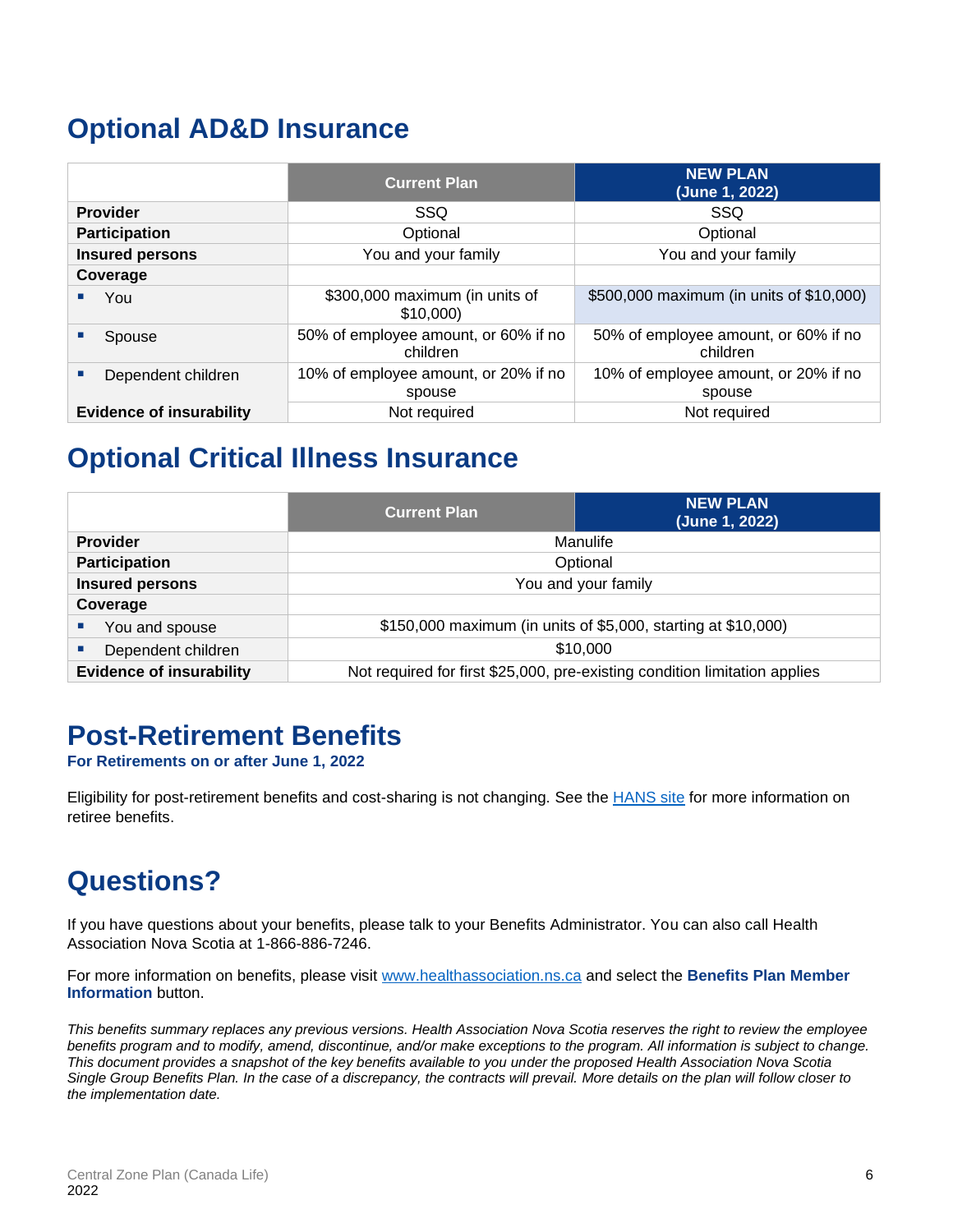### <span id="page-8-0"></span>**HEALTH ASSOCIATION NOVA SCOTIA** Your Group Benefit Rate Sheet For the 2022-2023 plan year

Health Association Nova Scotia and the Provincial Group Benefits Transition Committee worked together to ensure our benefits plans meet the needs of Nova Scotia Healthcare Workers and remains financially sustainable into the future. Together, we completed the annual financial review of our plans to determine premium rates.

The rates for the new Plan are included below. These will be effective **June 1, 2022**. *Between April 1, 2022 and May 31, 2022 the current plan rates will remain in place*.

You will see savings in several benefits.

■ Rates are based on current plan use and expected trends for the future.

For coverage details, please see your **[Benefits Summa](#page-2-0)ry**.

#### **HEALTH, TRAVEL & DENTAL**

- **•** Premium costs are shared, your employer pays 65% and you pay 35%.
- Two deductions per month

|                                                                                                | <b>Current Monthly</b> | <b>New Monthly</b> | Total amount you pay per<br>pay period |  |
|------------------------------------------------------------------------------------------------|------------------------|--------------------|----------------------------------------|--|
| <b>Monthly Premium Rate</b>                                                                    |                        |                    | (24 periods/year)                      |  |
| <b>HEALTH &amp; TRAVEL COVERAGE</b>                                                            |                        |                    |                                        |  |
| <b>Under Age 70</b>                                                                            |                        |                    |                                        |  |
| Single                                                                                         | $$132.86 + $1.11$      | $$129.88 + $1.00$  | $$22.73 + $0.18$                       |  |
| Over/Under Age 70                                                                              |                        | $$186.86 + $2.00$  | $$32.70 + $0.35$                       |  |
| Family                                                                                         | $$330.80 + $2.21$      | $$308.00 + $2.00$  | $$53.90 + $0.35$                       |  |
| Over Age 70                                                                                    |                        |                    |                                        |  |
| Single                                                                                         | $$66.48 + $1.11$       | $$64.80 + $1.00$   | $$11.34 + $0.18$                       |  |
| Family                                                                                         | $$165.40 + $2.21$      | $$160.40 + $2.00$  | $$28.07 + $0.35$                       |  |
| <b>DENTAL COVERAGE</b>                                                                         |                        |                    |                                        |  |
| Single                                                                                         | \$46.40                | \$44.36            | \$7.76                                 |  |
| Family                                                                                         | \$99.20                | \$98.96            | \$17.32                                |  |
| Note: Typically, your monthly premium payment is split over your first two pays of each month. |                        |                    |                                        |  |

*Note: Typically, your monthly premium payment is split over your first two pays of each month.* 

#### **OTHER INSURANCE**

- Basic Life & Dependent Life: Typically, premium rates are shared equally.
- Optional coverage is 100% paid by you.

| <b>Monthly Premium Rate</b>                 | <b>Current Monthly</b>              | <b>New Monthly</b>                       |  |  |
|---------------------------------------------|-------------------------------------|------------------------------------------|--|--|
| Basic Life Insurance (per \$1,000)          | \$0.16                              | \$0.15                                   |  |  |
| Basic Dependent Life Insurance (per family) | \$2.38                              | \$2.00                                   |  |  |
| Long-term Disability                        | 3.90% of payroll (insured earnings) |                                          |  |  |
| Optional AD&D Insurance                     | You Only: \$0.14                    |                                          |  |  |
| (rates per \$10,000 of Principal Sum)       | You & Family: \$0.25                | You Only: \$0.12<br>You & Family: \$0.22 |  |  |
|                                             | Currently have basic AD&D           |                                          |  |  |